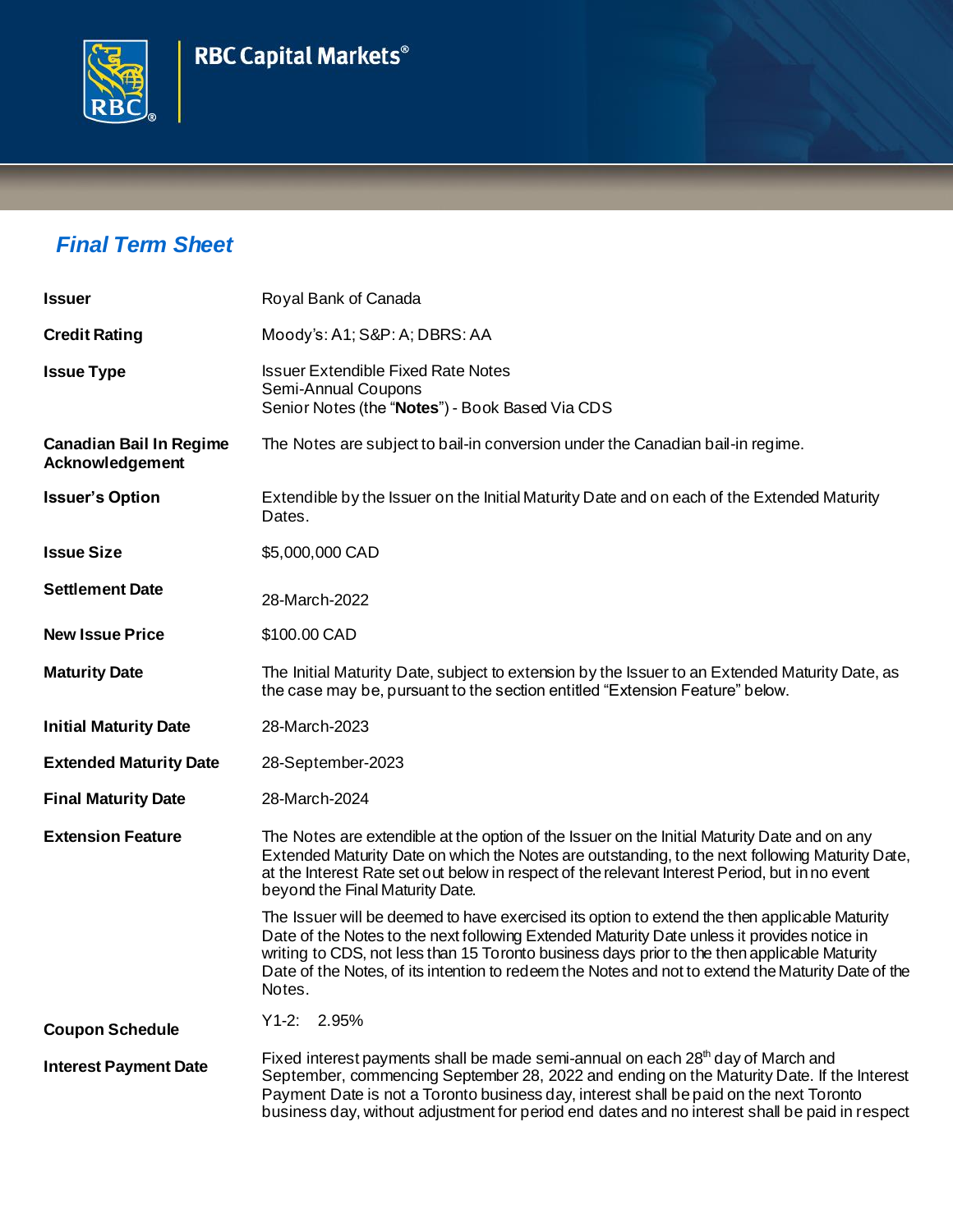of the delay.

**Interest Period** Each period from and including an Interest Payment date (or, if none, the date of Settlement) to but excluding the next following Interest Payment Date.

### **Business Day Convention** Following, Unadjusted

**Spreads** The following table and graph show spreads to Canada's, assuming the note is not extended on the indicated dates.

| Term | Coupon | Canada | <b>Spread</b> | <b>IRR (S.A.)</b> | IRR (Ann) |
|------|--------|--------|---------------|-------------------|-----------|
| 1.00 | 2.95%  | 2.07%  | $0.88\%$      | 2.95%             | 2.97%     |
| 1.50 | 2.95%  | 2.07%  | $0.87\%$      | 2.94%             | 2.96%     |
| 2.00 | 2.95%  | 2.07%  | $0.87\%$      | 2.95%             | 2.97%     |



| <b>Day Count Fraction</b>    | The number of days in the Interest Period in respect of which payment is being made divided<br>by 360 (the number of days to be calculated on the basis of a year of 360 days with 12 30-day<br>months)                                                                                                                                                                                                                                                                                                                                                                                                                                                                                                                                                                                                 |
|------------------------------|---------------------------------------------------------------------------------------------------------------------------------------------------------------------------------------------------------------------------------------------------------------------------------------------------------------------------------------------------------------------------------------------------------------------------------------------------------------------------------------------------------------------------------------------------------------------------------------------------------------------------------------------------------------------------------------------------------------------------------------------------------------------------------------------------------|
| <b>Redemption</b>            | The Notes are not subject to redemption at the option of the holders or the Issuer, except as set<br>out above under "Extension Feature".                                                                                                                                                                                                                                                                                                                                                                                                                                                                                                                                                                                                                                                               |
|                              | Redemption for any reason (including without limitation, on any Maturity Date other than the<br>Final Maturity Date) will be subject to the prior approval of the Superintendent of Financial<br>Institutions if such redemption would lead to a breach of the Bank's Total Loss Absorbing<br>Capacity requirements.                                                                                                                                                                                                                                                                                                                                                                                                                                                                                    |
| <b>Secondary Market</b>      | RBC Dominion Securities ("RBC DS") has indicated to Royal Bank that it will use its best<br>reasonable efforts to establish and maintain a market for the Notes by making itself available<br>as purchaser if and so long as RBC DS in its sole discretion believes that there is a<br>reasonable likelihood that it will be able to sell such Notes at a profit or at no more than a<br>nominal loss. RBC DS may, in its sole discretion, cease to offer to purchase Notes. See "Risk<br>Factors" below. If RBC DS offers to purchase Notes in connection with a secondary market<br>transaction, there is no assurance that the purchase price will be the highest possible price<br>available in any secondary market for the Notes and an investor could receive less than the<br>Principal Amount. |
| <b>CDS Book Based System</b> | Registration of interests in and transfer of the Notes will be made only through the book based<br>system of the Canadian Depository for Securities ("CDS"). The Notes must be purchased either<br>directly or indirectly through a participant in the CDS book based system. No holder will be                                                                                                                                                                                                                                                                                                                                                                                                                                                                                                         |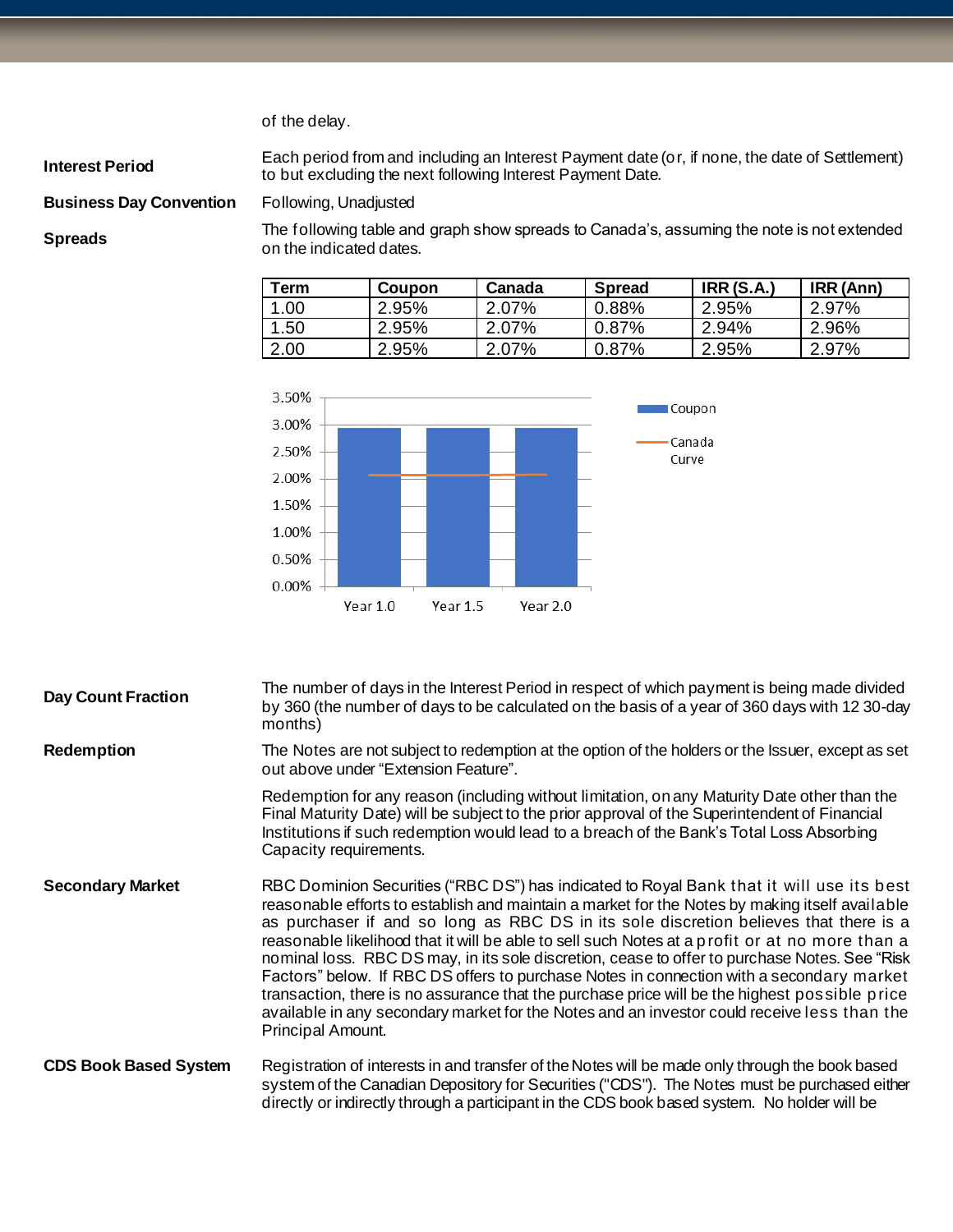|                             | entitled to any certificate or other instrument from the Issuer or CDS evidencing the ownership<br>thereof, and no holder will be shown on the records maintained by CDS except through an<br>agent who is a participant of CDS.                                                                                                                                                                                                                                                                                                                                                                                                                                                                                                                                                                                                                                 |
|-----------------------------|------------------------------------------------------------------------------------------------------------------------------------------------------------------------------------------------------------------------------------------------------------------------------------------------------------------------------------------------------------------------------------------------------------------------------------------------------------------------------------------------------------------------------------------------------------------------------------------------------------------------------------------------------------------------------------------------------------------------------------------------------------------------------------------------------------------------------------------------------------------|
| <b>Bail-inable</b>          | The Notes are bail-inable notes subject to conversion in whole or in part – by means of a<br>transaction or series of transactions and in one or more steps - into common shares of the<br>Bank or any of its affiliates under subsection 39.2(2.3) of the Canada Deposit Insurance<br>Corporation Act (the "CDIC Act") and to variation or extinguishment in consequence, and<br>subject to the application of the laws of the Province of Ontario and the federal laws of<br>Canada applicable therein in respect of the operation of the CDIC Act with respect to the<br>Notes. For a description of Canadian bank resolution powers and the consequent risk factors<br>attaching to the Notes reference is made to http://www.rbc.com/investorrelations/ assets-<br>custom/pdf/Bail-in-Disclosure.pdf which information is hereby incorporated by reference. |
| <b>Subsequent Holders</b>   | Each holder or beneficial owner of a Note that acquires an interest in the Note in the<br>secondary market and any successors, assigns, heirs, executors, administrators, trustees in<br>bankruptcy and legal representatives of any such holder or beneficial owner shall be deemed<br>to acknowledge, accept, agree to be bound by and consent to the same provisions specified<br>in the Note to the same extent as the holders or beneficial owners that acquire an interest in<br>the Note upon its initial issuance, including, without limitation, with respect to the<br>acknowledgement and agreement to be bound by and consent to the terms of the Note<br>related to the bail-in regime.                                                                                                                                                             |
| <b>Events of Default</b>    | Non-payment of principal and interest when due for a period of 30 business days and acts of<br>insolvency. Default rights may not be exercised where an order has been made pursuant to s.<br>39.13(1) of the CDIC Act in respect of the Bank. The Notes will remain subject to bail-in<br>conversion until repaid in full.                                                                                                                                                                                                                                                                                                                                                                                                                                                                                                                                      |
| Set-Off                     | The holders and beneficial owners of the Notes will not be entitled to exercise, or direct the<br>exercise of, any set-off or netting rights with respect to the Notes.                                                                                                                                                                                                                                                                                                                                                                                                                                                                                                                                                                                                                                                                                          |
| <b>Documentation</b>        | Issued by way of a single global note registered in the name of CDS & Co. No offering<br>memorandum, prospectus, sales or advertising literature, or any other document describing or<br>purporting to describe the business and affairs of the Bank has been prepared or is being<br>provided to prospective purchasers in order to assist them in making an investment decision<br>in respect of the Notes.                                                                                                                                                                                                                                                                                                                                                                                                                                                    |
| <b>Selling Restrictions</b> | This document does not constitute an offer or invitation to sell, or a solicitation of an offer to<br>purchase, any securities, by any person in any jurisdiction in which such an offer or solicitation<br>is not authorized or in which the person making such offer or solicitation is not qualified to do so<br>or to whom it is unlawful to make such an offer or solicitation. This term sheet constitutes an<br>offering of the Notes only in those jurisdictions and to those persons where and to whom they<br>may be lawfully offered for sale and then only through persons duly qualified to effect such<br>sales. The Notes have not been and will not be registered under the US Securities Act of 1933<br>and may not be offered or sold within the United States or to US persons.                                                               |
| <b>Not CDIC Insured</b>     | The Notes do not constitute deposits that are insured under the CDIC Act.                                                                                                                                                                                                                                                                                                                                                                                                                                                                                                                                                                                                                                                                                                                                                                                        |
| Tax                         | All holders of the Notes should consult their own tax advisors with respect to their tax<br>positions and the tax consequences of holding the Notes.                                                                                                                                                                                                                                                                                                                                                                                                                                                                                                                                                                                                                                                                                                             |
| <b>Governing Laws</b>       | The Notes shall be governed by, and construed in accordance with, the laws of the province of<br>Ontario and the federal laws of Canada applicable therein.                                                                                                                                                                                                                                                                                                                                                                                                                                                                                                                                                                                                                                                                                                      |
| <b>CUSIP</b>                | 780086US1                                                                                                                                                                                                                                                                                                                                                                                                                                                                                                                                                                                                                                                                                                                                                                                                                                                        |